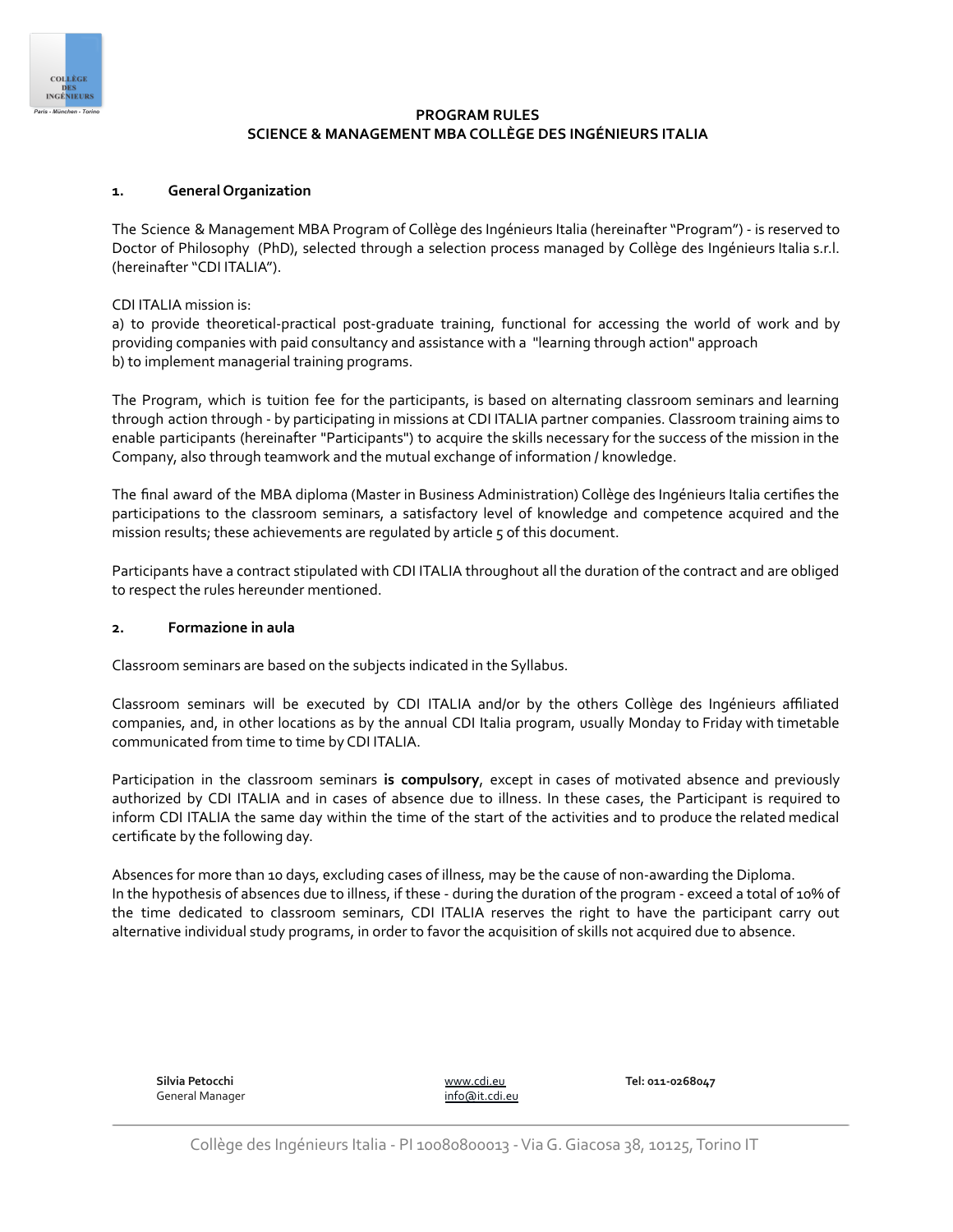

### **3. Assessment of learning in classroom**

The following classroom seminars will be subject to an individual and / or group learning assessment:

- 1. Corporate Finance
- 2. Strategy
- 3. Marketing
- 4. Interprocess management
- 5. Innovation module
- 6. Project management
- 7. Investments

Further, also the following bill be subject to assessments:

- 8. Business Presentation (project will be based in the context of the mission in a partner company)
- 9. Mission Evaluation
- 10. Professional behaviour throughout the all program

The professors of the classroom seminars will assess the learning of the participants according to the methods of their choice, and will deliver an individual or group note to the management of CDI ITALIA with the following possible judgments:

- $A =$  excellent
- $B =$  satisfactory
- $C$  = mediocre
- $D =$  insufficient

In the event that the participant has obtained a D evaluation, he may request the evaluation be repeated; in this case, the new judgment becomes the final. In case of confirmation of level D, the provisions of point 5 below apply.

#### **4. Mission Evaluation**

The mission at partner companies is subject to evaluation.

The overall evaluation of the mission will be carried out with the same judgment criteria provided for the evaluation of learning related to classroom seminars.

In the event of illneaseleave for more than 1 week, CDI ITALIA reserves the right, in accordance with the Company, to extend the mission or not.

The final evaluation C or D of the Mission involves the non-attribution of the MBA diploma. In case of interruption of the Mission, CDI ITALIA reserves the right to decide how to proceed.

| Silvia Petocchi | www.cdi.eu     | Tel: 011-0268047 |
|-----------------|----------------|------------------|
| General Manager | info@it.cdi.eu |                  |